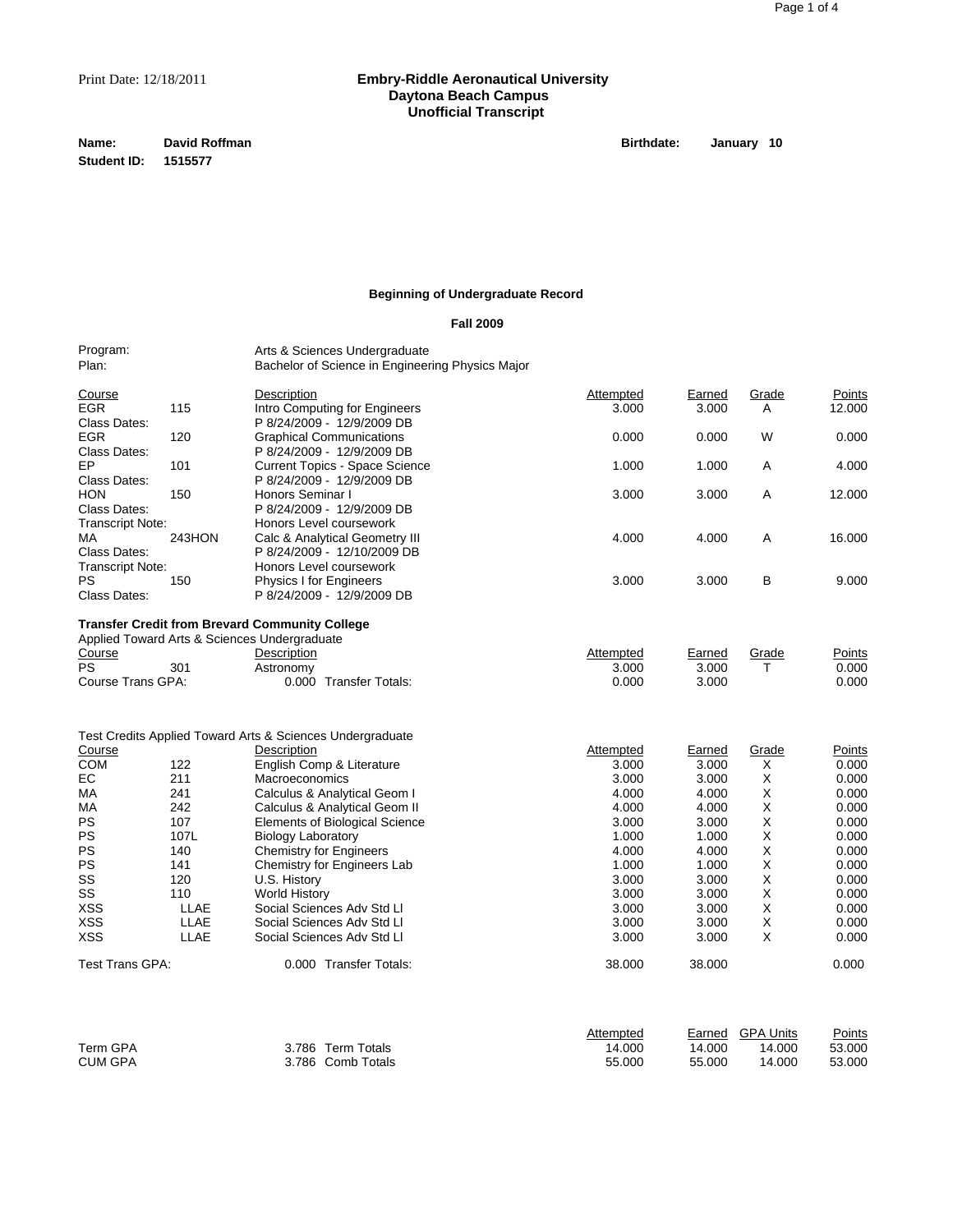| Term Honor:                                                    |               | Dean's List                                                                                                               |                                      |                            |                                      |                             |
|----------------------------------------------------------------|---------------|---------------------------------------------------------------------------------------------------------------------------|--------------------------------------|----------------------------|--------------------------------------|-----------------------------|
|                                                                |               | Spring 2010                                                                                                               |                                      |                            |                                      |                             |
| Program:<br>Plan:                                              |               | Arts & Sciences Undergraduate<br>Bachelor of Science in Engineering Physics Major                                         |                                      |                            |                                      |                             |
| Course<br><b>COM</b><br>Class Dates:                           | <b>221HON</b> | Description<br><b>Honors Tech Report Writing</b><br>P 1/13/2010 - 5/5/2010 DB                                             | <b>Attempted</b><br>3.000            | Earned<br>3.000            | Grade<br>A                           | Points<br>12.000            |
| <b>Transcript Note:</b><br>EP<br>Course Topic:<br>Class Dates: | 399           | Honors Level coursework<br><b>Special Topics Engr Physics</b><br>Special Topics Engr Physics<br>P 1/13/2010 - 5/5/2010 DB | 3.000                                | 3.000                      | Α                                    | 12.000                      |
| <b>Transcript Note:</b><br>HON<br>Class Dates:                 | 250           | Honors Level coursework<br>Honors Seminar II<br>P 1/13/2010 - 5/5/2010 DB                                                 | 3.000                                | 3.000                      | В                                    | 9.000                       |
| <b>Transcript Note:</b><br>МA<br>Class Dates:                  | 345           | Honors Level coursework<br>Differential Eq & Matrix Meth<br>P 1/13/2010 - 5/5/2010 DB                                     | 4.000                                | 4.000                      | Α                                    | 16.000                      |
| PS<br>Class Dates:                                             | 160           | Physics II for Engineers<br>P 1/13/2010 - 5/5/2010 DB                                                                     | 3.000                                | 3.000                      | A                                    | 12.000                      |
| PS<br>Class Dates:                                             | 216           | Physics Laboratory I<br>P 1/13/2010 - 5/5/2010 DB                                                                         | 1.000                                | 1.000                      | B                                    | 3.000                       |
| <b>Term GPA</b><br><b>CUM GPA</b>                              |               | 3.765 Term Totals<br>3.774 Comb Totals                                                                                    | <b>Attempted</b><br>17.000<br>72.000 | Earned<br>17.000<br>72.000 | <b>GPA Units</b><br>17.000<br>31.000 | Points<br>64.000<br>117.000 |
| Term Honor:                                                    |               | Dean's List                                                                                                               |                                      |                            |                                      |                             |
|                                                                |               | Summer A 2010                                                                                                             |                                      |                            |                                      |                             |
| Program:<br>Plan:<br>Plan:                                     |               | Arts & Sciences Undergraduate<br>Bachelor of Science in Space Physics Major<br>Minor in Applied Mathematics Minor         |                                      |                            |                                      |                             |
| Course<br>МA<br>Class Dates:                                   | 441           | Description<br>Math Methods Engr & Physics I<br>P 5/13/2010 - 6/28/2010 DB                                                | Attempted<br>3.000                   | Earned<br>3.000            | Grade<br>В                           | Points<br>9.000             |
| <b>Term GPA</b><br><b>CUM GPA</b>                              |               | 3.000 Term Totals<br>3.706 Comb Totals                                                                                    | <b>Attempted</b><br>3.000<br>75.000  | Earned<br>3.000<br>75.000  | <b>GPA Units</b><br>3.000<br>34.000  | Points<br>9.000<br>126.000  |
|                                                                |               | Summer B 2010                                                                                                             |                                      |                            |                                      |                             |
| Program:<br>Plan:<br>Plan:                                     |               | Arts & Sciences Undergraduate<br>Bachelor of Science in Space Physics Major<br>Minor in Applied Mathematics Minor         |                                      |                            |                                      |                             |
| Course                                                         |               | Test Credits Applied Toward Arts & Sciences Undergraduate<br>Description                                                  | <b>Attempted</b>                     | <b>Earned</b>              | Grade                                | Points                      |
| <b>PS</b>                                                      | 219           | Physics III                                                                                                               | 3.000                                | 3.000                      | X                                    | 0.000                       |
| Test Trans GPA:                                                |               | 0.000 Transfer Totals:                                                                                                    | 3.000                                | 3.000                      |                                      | 0.000                       |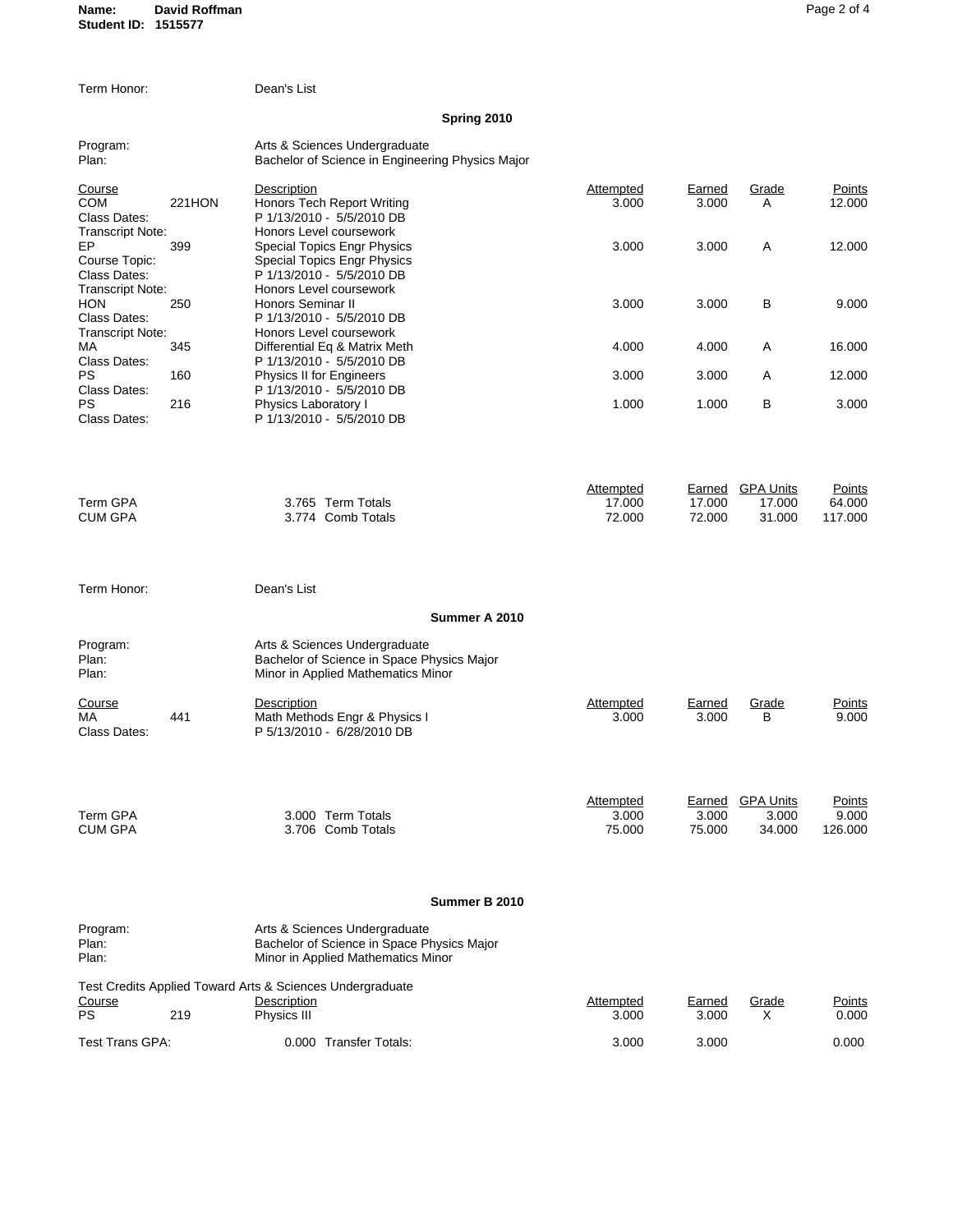**Name: David Roffman Student ID: 1515577**

| Term GPA<br><b>CUM GPA</b>                |     | 0.000 Term Totals<br>3.706 Comb Totals                                                                            | <b>Attempted</b><br>0.000<br>78.000  | 0.000<br>78.000            | Earned GPA Units<br>0.000<br>34.000  | Points<br>0.000<br>126.000  |
|-------------------------------------------|-----|-------------------------------------------------------------------------------------------------------------------|--------------------------------------|----------------------------|--------------------------------------|-----------------------------|
|                                           |     | <b>Fall 2010</b>                                                                                                  |                                      |                            |                                      |                             |
| Program:<br>Plan:<br>Plan:                |     | Arts & Sciences Undergraduate<br>Bachelor of Science in Space Physics Major<br>Minor in Applied Mathematics Minor |                                      |                            |                                      |                             |
| <u>Course</u><br>EP<br>Class Dates:       | 393 | Description<br><b>Spaceflight Dynamics</b><br>P 8/30/2010 - 12/15/2010 DB                                         | <b>Attempted</b><br>2.000            | Earned<br>2.000            | Grade<br>в                           | Points<br>6.000             |
| HON<br>Class Dates:<br>Transcript Note:   | 350 | Honors Seminar III<br>P 8/30/2010 - 12/15/2010 DB<br>Honors Level coursework                                      | 3.000                                | 3.000                      | Α                                    | 12.000                      |
| МA<br>Class Dates:                        | 412 | Probability and Statistics<br>P 8/30/2010 - 12/15/2010 DB                                                         | 3.000                                | 3.000                      | Α                                    | 12.000                      |
| МA<br>Class Dates:                        | 442 | Math Methods Engr & Physics II<br>P 8/30/2010 - 12/15/2010 DB                                                     | 3.000                                | 3.000                      | Α                                    | 12.000                      |
| PS                                        | 220 | Physics Laboratory III<br>P 8/30/2010 - 12/15/2010 DB                                                             | 1.000                                | 1.000                      | в                                    | 3.000                       |
| Class Dates:<br>PS                        | 303 | <b>Modern Physics</b>                                                                                             | 3.000                                | 3.000                      | A                                    | 12.000                      |
| Class Dates:<br>PS<br>Class Dates:        | 320 | P 8/30/2010 - 12/15/2010 DB<br><b>Classical Mechanics</b><br>P 8/30/2010 - 12/15/2010 DB                          | 3.000                                | 3.000                      | С                                    | 6.000                       |
| Term GPA<br><b>CUM GPA</b>                |     | 3.500 Term Totals<br>3.635 Comb Totals                                                                            | <b>Attempted</b><br>18.000<br>96.000 | Earned<br>18.000<br>96.000 | <b>GPA Units</b><br>18.000<br>52.000 | Points<br>63.000<br>189.000 |
| Term Honor:                               |     | Dean's List                                                                                                       |                                      |                            |                                      |                             |
|                                           |     | Spring 2011                                                                                                       |                                      |                            |                                      |                             |
| Program:<br>Plan:<br>Plan:                |     | Arts & Sciences Undergraduate<br>Bachelor of Science in Space Physics Major<br>Minor in Applied Mathematics Minor |                                      |                            |                                      |                             |
| Course<br>EP<br>Class Dates:              | 410 | Description<br><b>Space Physics</b><br>P 1/12/2011 - 5/4/2011 DB<br>Honors Level coursework                       | <b>Attempted</b><br>3.000            | <u>Earned</u><br>3.000     | Grade<br>В                           | Points<br>9.000             |
| <b>Transcript Note:</b><br>EP             | 420 | <b>Planetary Science</b>                                                                                          | 3.000                                | 3.000                      | С                                    | 6.000                       |
| Class Dates:<br>EP                        | 440 | P 1/12/2011 - 5/4/2011 DB<br>Engineering Elec & Magnetism                                                         | 3.000                                | 3.000                      | В                                    | 9.000                       |
| Class Dates:<br>МA                        | 510 | P 1/12/2011 - 5/4/2011 DB<br><b>Fundamentals of Optimization</b>                                                  | 3.000                                | 3.000                      | В                                    | 9.000                       |
| Class Dates:<br>PS                        | 305 | P 1/12/2011 - 5/4/2011 DB<br>Modern Physics Laboratory                                                            | 1.000                                | 1.000                      | С                                    | 2.000                       |
| Class Dates:<br><b>PS</b><br>Class Dates: | 408 | LB 1/12/2011 - 5/4/2011 DB<br>Astrophysics II<br>P 1/12/2011 - 5/4/2011 DB                                        | 3.000                                | 3.000                      | A                                    | 12.000                      |
|                                           |     |                                                                                                                   | Attempted                            |                            | Earned CDA Unite                     | <b>Dointe</b>               |

|                |                   | Attempted |         | Earned GPA Units | Points  |
|----------------|-------------------|-----------|---------|------------------|---------|
| Term GPA       | 2.938 Term Totals | 16.000    | 16.000  | 16.000           | 47.000  |
| <b>CUM GPA</b> | 3.471 Comb Totals | 112.000   | 112.000 | 68.000           | 236.000 |